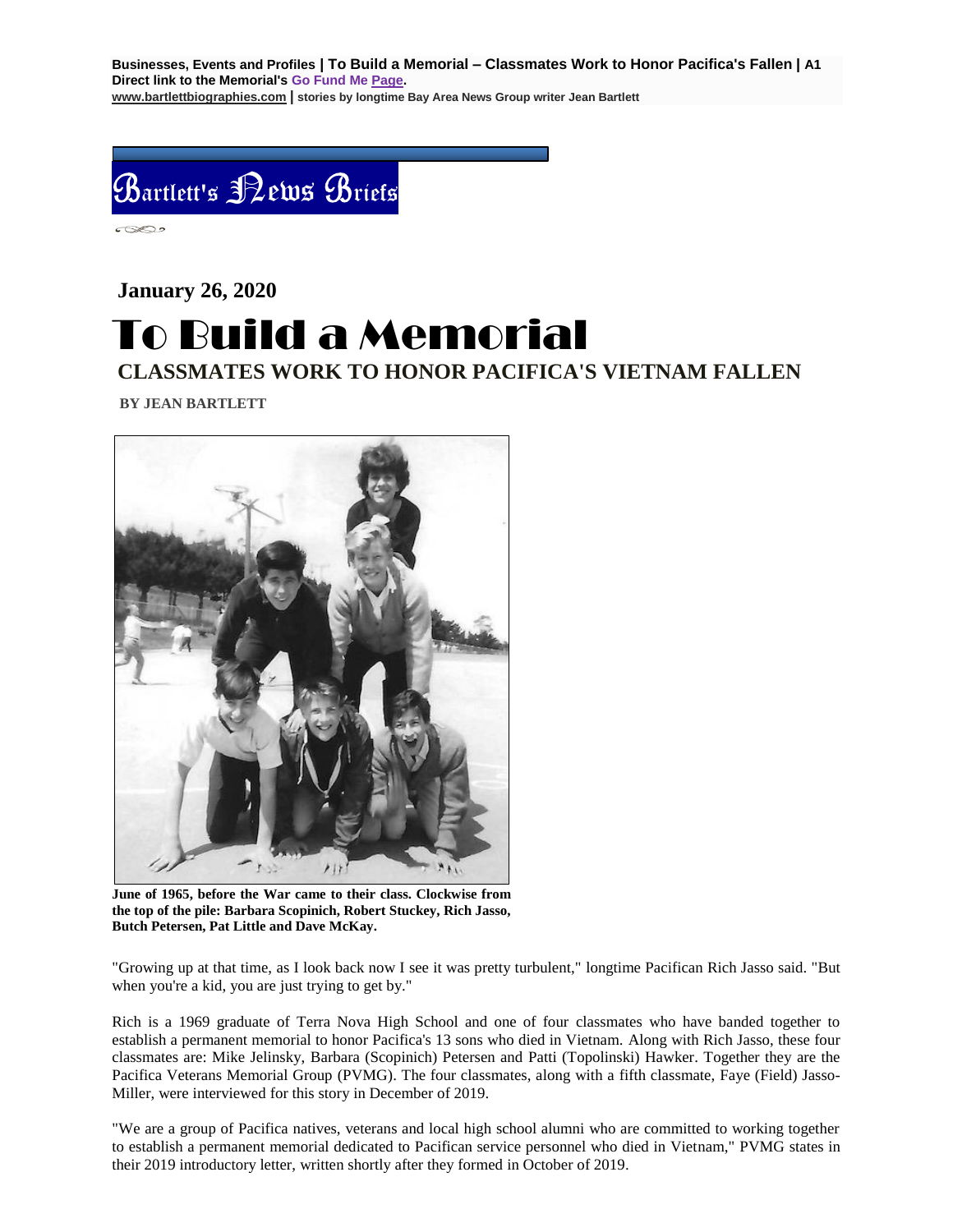## **Businesses, Events and Profiles | To Build a Memorial – Classmates Work to Honor Pacifica's Fallen | A2 Direct link to the Memorial's Go Fund Me [Page.](https://www.gofundme.com/f/uyf8r-25000?utm_source=customer&utm_medium=copy_link-tip&utm_campaign=p_cp+share-sheet) [www.bartlettbiographies.com](http://www.bartlettbiographies.com/) | stories by longtime Bay Area News Group writer Jean Bartlett**

Already a location for the memorial has been found and confirmed. It will stand at the home of Pacifica's American Legion Post 238, 555 Buel Avenue, Pacifica. The local Legion is proud to be a part of PVMG's permanent memorial project and will serve as the group's fiscal sponsor. Additionally, PVMG is adding the names, as they get them, of Pacificans who died in wars subsequent to Vietnam. This particular story is to shine a light on this project and to help raise the memorial with the funds needed to do so. There will also be a memorial to each of the fallen Pacificans through biography.

The names of Pacifica's Vietnam fallen are (alphabetically) as follows:

*George Cabano, Jr. 1949-1968* (Oceana); *Stan Childers, 1946-1967* (Terra Nova); *Medford Chrysler, 1947-1967 (*Terra Nova); *Robert Compton, 1949-1969* (Terra Nova); *Robert Curry, 1945-1966* (Terra Nova); *Larry Foster, 1947-1966* (Oceana); *Dave McKay, 1951-1970* (Terra Nova); *George Patterson, 1948-1970* (Terra Nova); *John Premenko, 1949-1970* (Terra Nova); *Peter Premenko, 1947-1967* (Terra Nova); *James Walker, Jr., 1947-1968* (Terra Nova); *Johnny White, 1951-1970* (Terra Nova); and *Charles Wright, Jr.*

Charles Wright, Jr. died November 18, 1969. His name came to the group through a discovered 2009 letter written by Pacifican Bonnie Campbell. A 1964 Oceana High School graduate, Bonnie passed in October of 2010 and no further information is currently known on Tech 1st Class Charles Wright. Please contact Rich Jasso at jasso3@gmail.com or Mike Jelinsky at [mjelinsky@gmail.com](mailto:mjelinsky@gmail.com) if you have information.

"The main intent of the memorial is to ensure that the survivor families and friends be afforded the dignity, honor, respect and recognition they deserve in their own hometown of Pacifica," PVMG goes on to say, "for paying the ultimate sacrifice in the service of their country."

This story is just a beginning.

\* \* \*

In 1965, when Rich, Mike, Patti and Barbara began their freshmen year at Terra Nova, U.S. President Lyndon B. Johnson ordered American combat forces into Vietnam. While the War began before his presidency, it was during his presidency that what had been called the Vietnam conflict became an American war. *(America's involvement in Vietnam began in 1950 under President Harry S. Truman. The U.S. began supplying the French military in Vietnam with advisers as well as funding to help stop the communist-led Viet Minh. It was during the time of the Cold War – a time of geopolitical tension between the United States and the Soviet Union following the Second World War.)*



Rich Jasso, Terra Nova High School Class of 1969.

"I wasn't thinking about war at all when I was a freshman," Rich said. "As far as I know, nobody was, well maybe I was a little."

One of six kids, Rich's eldest brother was in the Air Force when Rich started high school.

"He joined right after he graduated in 1963," Rich noted. "He served for four years and came back in 1967. We didn't know it at the time, because it was classified, but he served at secret air bases in Laos and Thailand from 1965 to 1967. Still, I was just a kid and the reality of war wasn't really on my radar."

Retired from the floor sales and installation trade, Rich has been married for 35 years, has three daughters and five grandchildren.

"Two of my friends from my class are on The Wall (The Vietnam Veterans Memorial)," Rich said. "I moved with my family from San Francisco to Pacifica

when I was in seventh grade and these two kids, Dave McKay and Johnny White, transferred from Pacifica's Sanchez School to Linda Mar School where I was going. Then we all went to Terra Nova."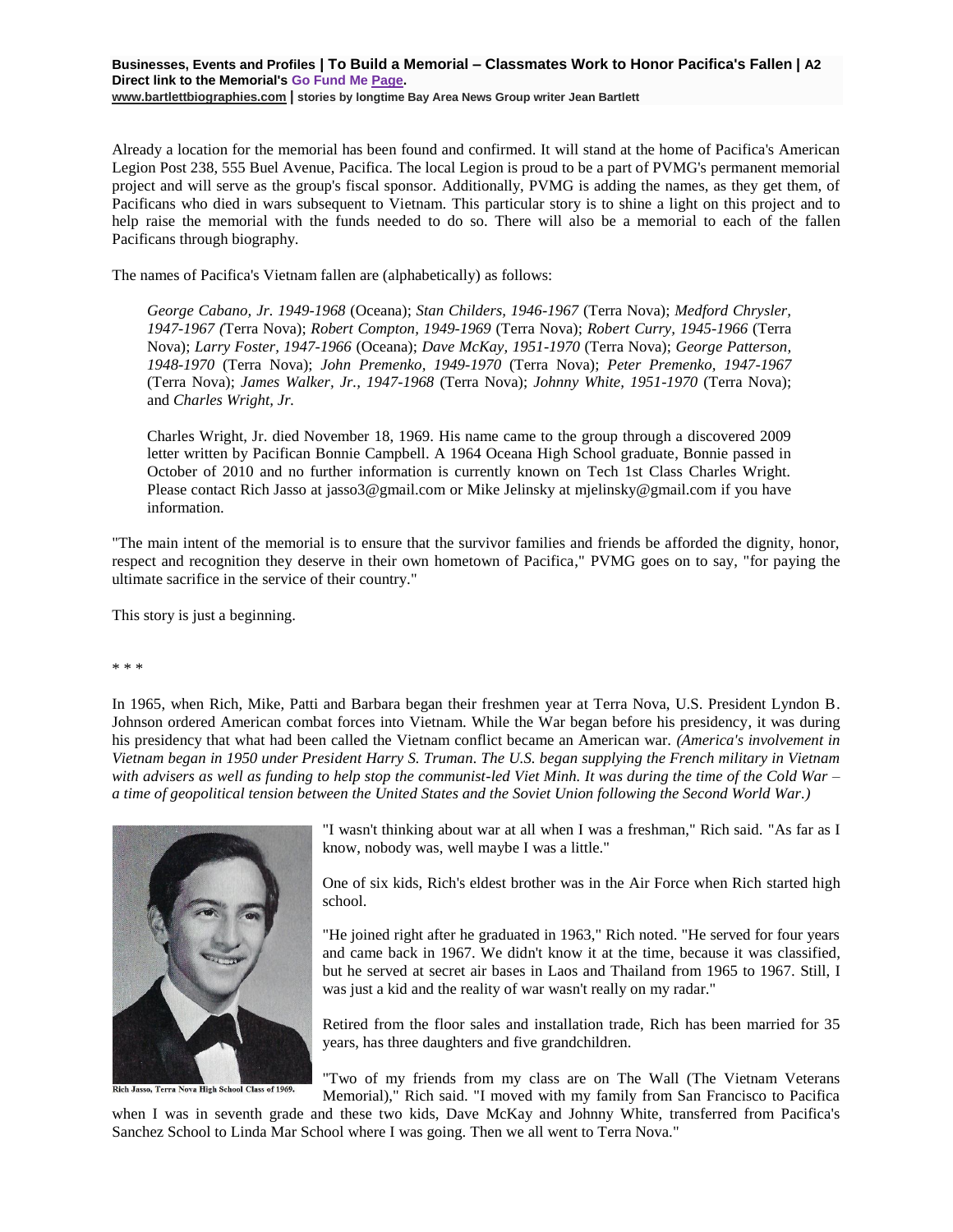There are so many stories on both Dave and Johnny that it was decided, for this first printed story, the focus would be more on Johnny. It's a way to frame the times. (Each Pacifica son will be profiled once this project heads past the starting gate.)

"Johnny and I had some dalliances together," Rich laughed, "a little on the subculture side! I got him in trouble and he got me in trouble! Johnny was sort of funny. He was on the cusp of being a hippie but being a tough guy. If you look at his later high school photos – when all of us guys didn't put anything in our hair and just let it grow long – he would still put stuff in his hair, even though it was long. Before that he looked like Elvis. He was a very good looking guy and despite his tough guy veneer, he was a real soft guy inside. You just kind of felt safe around Johnny because he had that swagger."

Mentored by local pastor Lee Warford, by the end of his sophomore year Rich became an honor student and remained so through graduation. He also became very involved with creative writing and Glee Club. He and his girlfriend, Elaine Campton, formed a folk duet and sang at Catholic and Protestant church functions. They won several talent contests and appeared on live radio. In addition, Rich got involved in student government and counseling activities at school.

"I also practically crusaded against youth drug use. I led a team of other students giving talks at lower grade levels all over the school district as facilitated by Terra Nova."

While Rich and Johnny remained friends throughout high school, they didn't hang out as much as they once did. "I had sort of straightened out."



**Friends Dave McKay and Johnny White on the field at Linda Mar School, June of 1965. "This is the saddest picture," Rich Jasso said. "A mere five years later they were both gone."**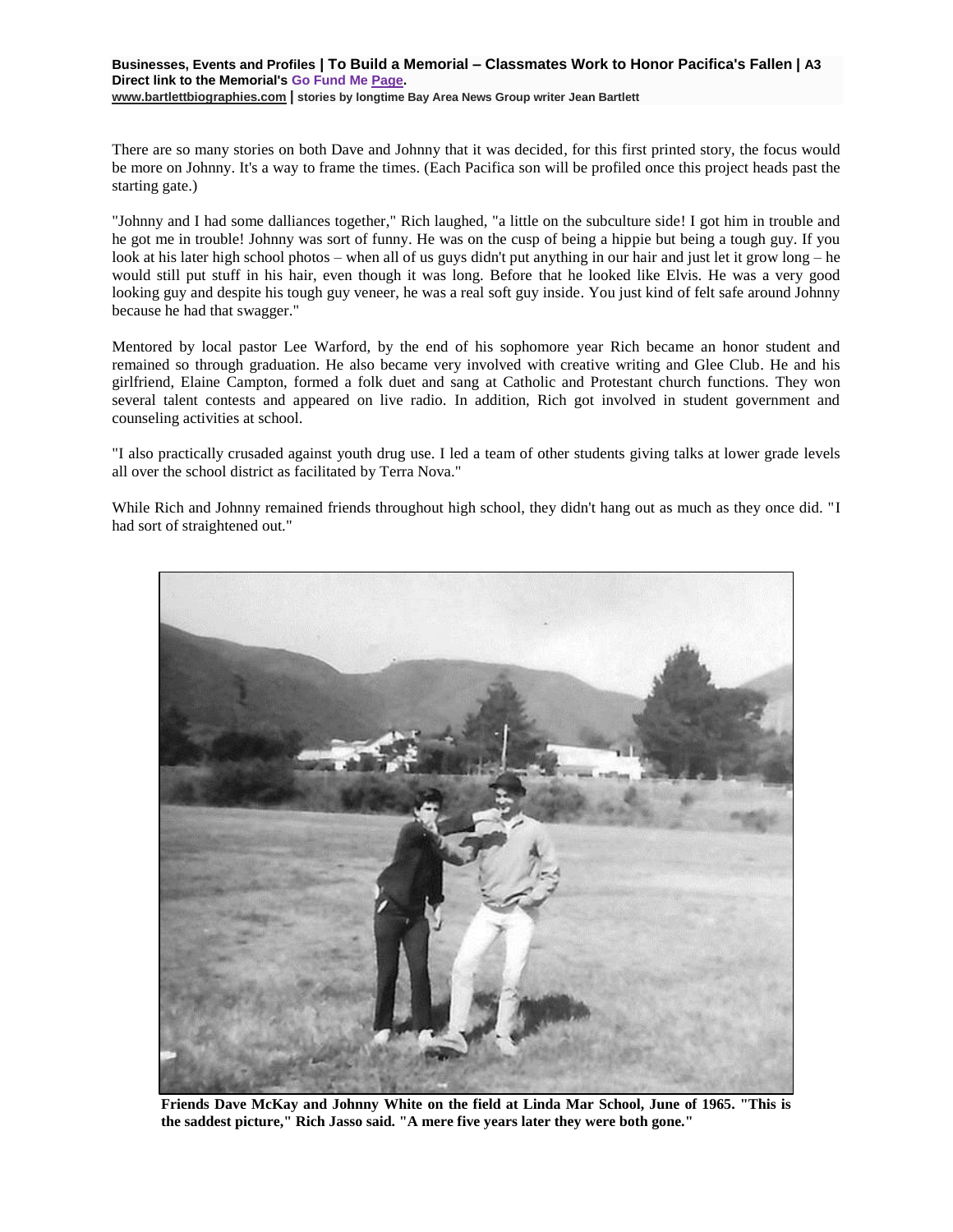**Businesses, Events and Profiles | To Build a Memorial – Classmates Work to Honor Pacifica's Fallen | A4 Direct link to the Memorial's Go Fund Me [Page.](https://www.gofundme.com/f/uyf8r-25000?utm_source=customer&utm_medium=copy_link-tip&utm_campaign=p_cp+share-sheet) [www.bartlettbiographies.com](http://www.bartlettbiographies.com/) | stories by longtime Bay Area News Group writer Jean Bartlett**



Terra Nova High School Class of 1969.

In high school, Mike Jelinsky was also good friends with Dave McKay and Johnny White. Mike was an athlete in high school. He was a good student, outgoing, didn't take himself too seriously and liked to joke around. He also found a connection back then with the Pacifica American Legion which opened the door to his career in the military.

"In 1968, I was sponsored by the Legion to attend Boy's State," Mike said. "This experience led to correspondence with the United States Military Academy at West Point."

After Mike graduated from Terra Nova in 1969, he became the first Pacifican to attend West Point. Thirty-eight years later, he retired as a Major General from the United States Army. He lives in Green Bay, WI, is the father of four and the grandfather of two.

Like his three classmates, he is dedicated to completing this memorial.

"The names of the deceased veterans that will grace the face of this Pacifica Veterans Memorial, are the kids that Patti, Rich, Barbara and I grew up with," Mike said. "They died as kids in a foreign land in the defense of the United States. This memorial is both righteous and overdue."



Barbara Scopinich, Terra Nova High School Class of 1969.

"Our intent is to install a memorial to honor the veterans from Pacifica who gave their lives for their country," longtime Pacifican Barbara (Scopinich) Petersen said.

Barbara, who grew up to teach preschool and kindergarten in the Pacifica School District for 25 years, said her Terra Nova High School experience was a very enjoyable one.

"I was on the Spirit Staff and participated a small amount in student government," she said.

Barbara married her high school sweetheart, Butch Petersen, and they had two children.

"Dave McKay, who lost his life in Vietnam in 1970, was one of my and my husband's best friends," Barbara said, "from our neighborhood, through grammar

school and through high school. He enlisted in the Army in 1969 and he and I corresponded while he was stationed in Vietnam."

A widow now, with grandchildren attending school in Pacifica, Barbara said this memorial is long overdue.



Terra Nova graduate Patti (Topolinski) Hawker has lived in California's Wine Country for 31 years. She said in high school she was a "goofy, gregarious, teamspirited girl."

"I was a cheerleader in sophomore year and a big sports fan – and still am with baseball. Love my Giants!"

Always an animal lover, Patti said she was fortunate to work in the veterinary field for 16 years. Once she moved to the Wine Country, she became enthralled with wine and worked in the industry for 20 years. She was widowed a year ago.

"I knew Dave McKay very well," she said. "We were in the same circle of friends and I wrote letters to him when he was in Vietnam. I also knew Johnny White but

Patti Topolinski, Terra Nova High School Class of 1969.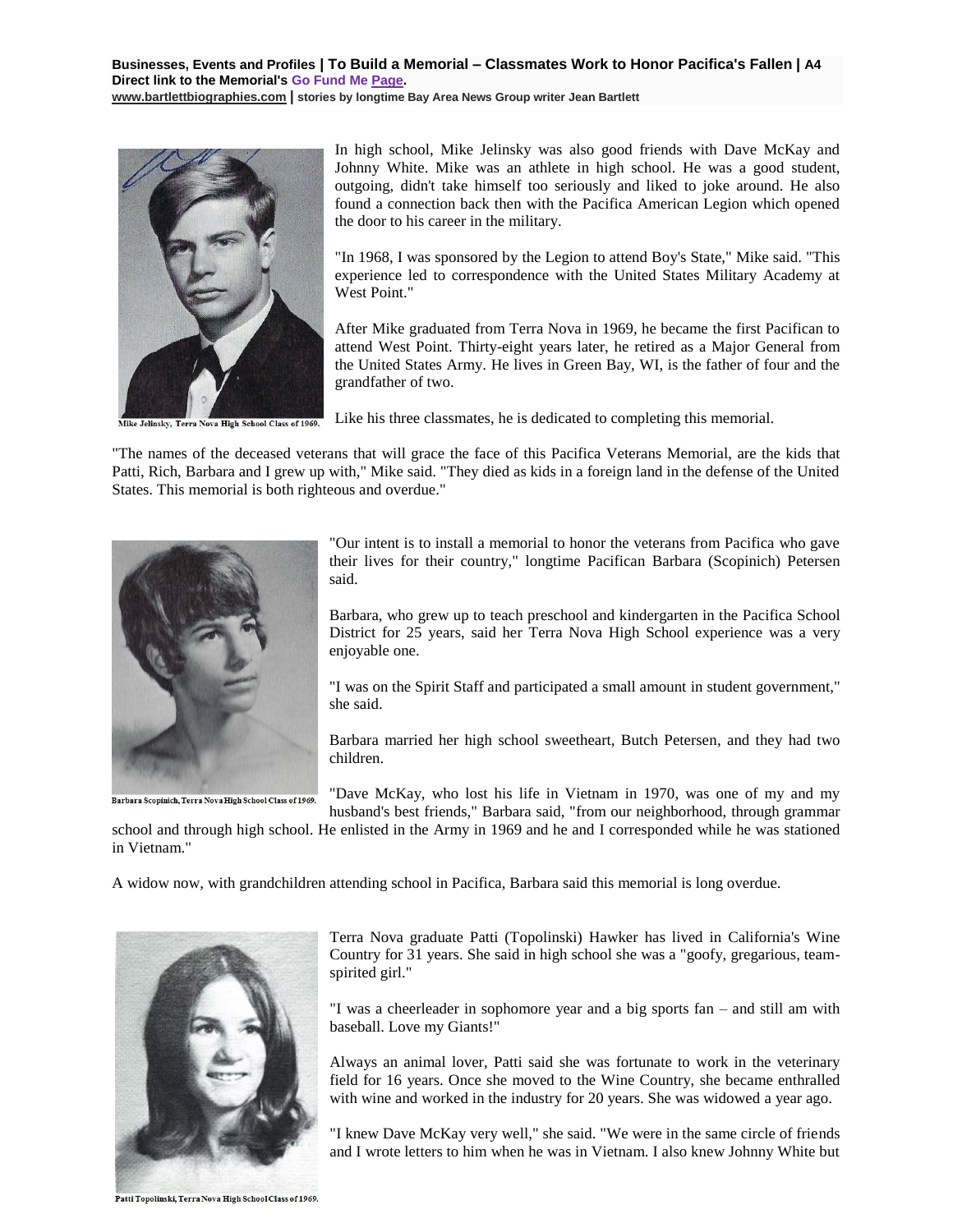#### **Businesses, Events and Profiles | To Build a Memorial – Classmates Work to Honor Pacifica's Fallen | A5 Direct link to the Memorial's Go Fund Me [Page.](https://www.gofundme.com/f/uyf8r-25000?utm_source=customer&utm_medium=copy_link-tip&utm_campaign=p_cp+share-sheet) [www.bartlettbiographies.com](http://www.bartlettbiographies.com/) | stories by longtime Bay Area News Group writer Jean Bartlett**

not as closely as I did Dave. I was very good friends with Maureen Compton whose brother Robert also lost his life in Vietnam."

Patti became aware of the idea of the Pacifica Veterans Memorial project at her class's 50-year high school reunion this past October.

"At our reunion I got reacquainted with Rich and he told me about this memorial that he has been thinking about for a while. I thought 'this is a good cause' and told him, 'sure, I'll help you.' While some may not support a war, we certainly need to support those that signed up to protect us. These guys deserve to be recognized with a permanent place of honor."



**June of 1965, taken at Linda Mar School, l to r: Rich Jasso, Dave McKay, Debbie Lannoo, John Brun and Barbara Scopinich.**

## \* \* \*

"The first death that sent shockwaves through our school, at least when the four of us were there, was 'Stan the Man' (LCpl James Stanley B. Childers)," Rich said. "He died in February of 1967 in South Vietnam. He was the nicest guy. He was the good looking star athlete. He was so popular at Terra Nova and so well-known that no one could believe he died."

Rich remembered reading about Larry Foster's death in the Pacifica Tribune. Pvt. Lawrence Eugene Foster died on May 22, 1966 in South Vietnam. He was an Oceana High School graduate.

"By the time I graduated from Terra Nova back in 1969, my thoughts were the same as everyone else's," Rich recalled. "It felt very personal. I had no opposition to the military in itself. It was just the politics. It was the politics of lying and keeping the truth from the American public. 'Why are we there?' But it was on the news every day. The journalists that were embedded with the troops – we saw those clips on television every night. It was a nightmare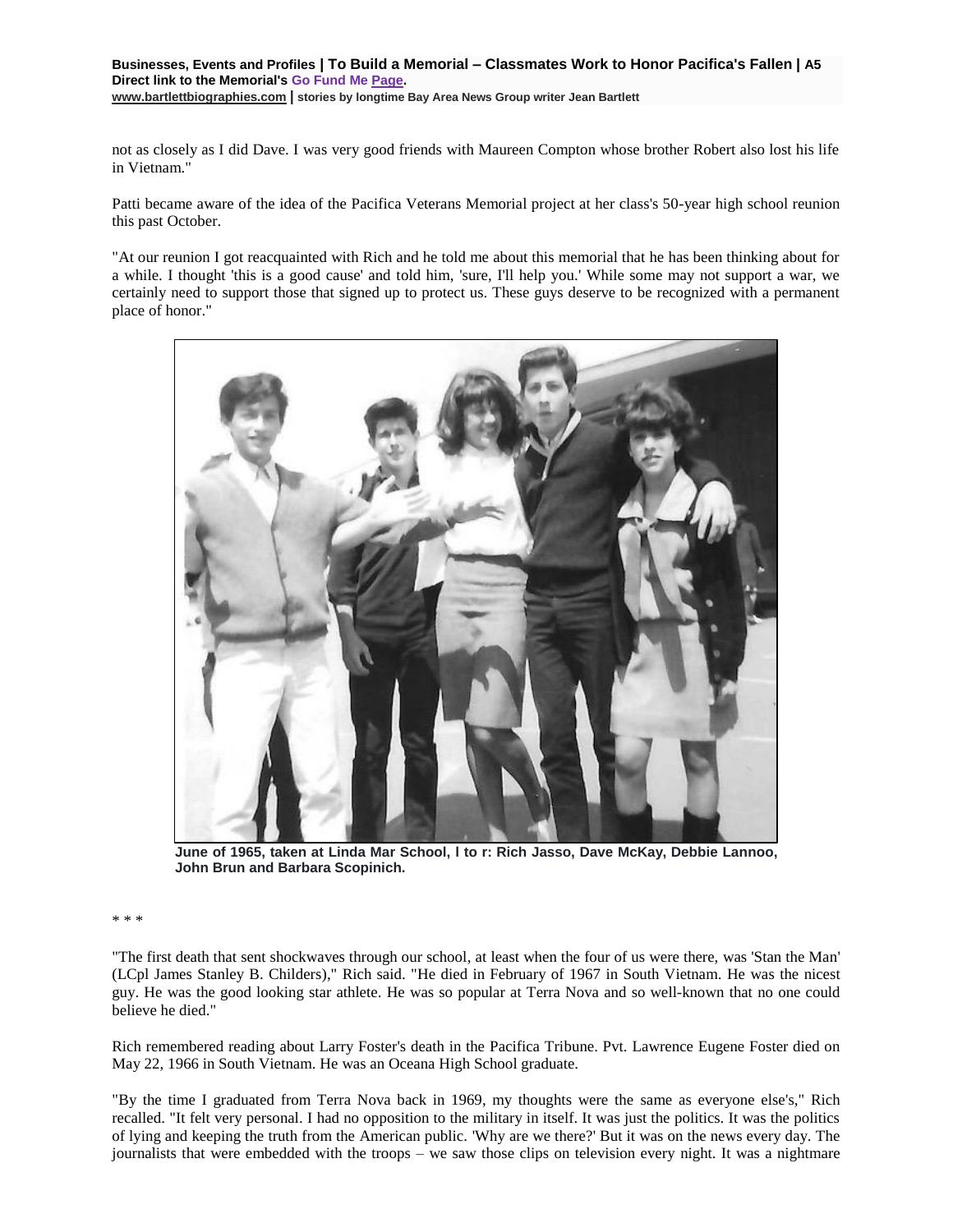## **Businesses, Events and Profiles | To Build a Memorial – Classmates Work to Honor Pacifica's Fallen | A6 Direct link to the Memorial's Go Fund Me [Page.](https://www.gofundme.com/f/uyf8r-25000?utm_source=customer&utm_medium=copy_link-tip&utm_campaign=p_cp+share-sheet) [www.bartlettbiographies.com](http://www.bartlettbiographies.com/) | stories by longtime Bay Area News Group writer Jean Bartlett**

watching that stuff. It bothered us all. Fear of going somewhere you don't want to go. It was lurking over you, threatening your decision making. Should I even go to college? What would my Lottery number be?"

The purpose of the Vietnam Selective Service Lotteries was to assign military induction by chance, so that certain factors such as race or social class did not affect the outcome. Three hundred and sixty-six blue plastic lottery "capsules," representing all the dates of the year including leap year, were tossed into a large glass container and then were assigned a lottery number as they were picked. Those with numbers in the lowest one-third of the picks had the highest chance of being drafted.

"My brother Robert and I started going to demonstrations," Rich said. "We were also very naïve. These were demonstrations where people got arrested. But we didn't know who put the demonstrations together. I was never arrested but I remember running a lot. I was very fast."

Johnny and Rich also reestablished their friendship.

"By then, Johnny had really got into creative stuff," Rich went on to say. "He was good with his hands and he wanted to start a leather shop where he made leather products like belts. He had a lot of potential."

\* \* \*



Faye Field, Terra Nova High School Class of 1969.

Faye (Field) Jasso-Miller is the mom of three, the grandmother of six and has been involved with ministry since right out of high school. She knew Johnny White very well. He was like a brother.

"It makes me emotional to talk about all of this, but I am also happy to do so," she said. "In our freshman year of high school for some of us, which includes Johnny and me, it was for a while a magical mystery tour.

"Johnny was happy go lucky and we had the same kind of folks – my father was strict and his father was strict. We also shared a love of music. Every time a new band or a new album came along, Johnny was knocking on the door, be-bopping his head. His favorite song was 'I'm So Glad.' He sang it all the time. When we were old enough to drive, every Friday we were on our way to the Avalon Ballroom in San Francisco. He always drove."

During its reign, 1966 to 1969, the Avalon Ballroom was one of the most important music venues in the Bay Area. It was there, June of 1966, that Janis Joplin made her first public appearance with Big Brother and the Holding Company. The Grateful Dead played the Avalon Ballroom 29 times in that short span.

"Johnny and I didn't attend school functions like football games or dances. Music was where we were. Janis Joplin was singing and we were there. We used to love singing 'Age of Aquarius' (from the musical 'Hair'). Johnny was an Aquarian, I'm an Aquarian and so was our friend Linda Lynch."

In the summer before her senior year, Faye said she had a real awakening with God.

"When I entered my senior year, I was in a whole different place. I didn't spend as much time with Johnny in senior year. I sang in Glee and we had the most amazing music teacher, Mr. Bentley. He saw all this music in me. But Johnny and I remained friends, we were always friends. I knew his mom and his dad and his siblings. I knew his dog Velvet, a black lab. Johnny loved Velvet."

It wasn't that long after high school ended that Johnny went to Vietnam. Faye saw him the night before he left.

"He looked so handsome. He was in his uniform and he was so proud and happy, and he wanted to make his dad proud."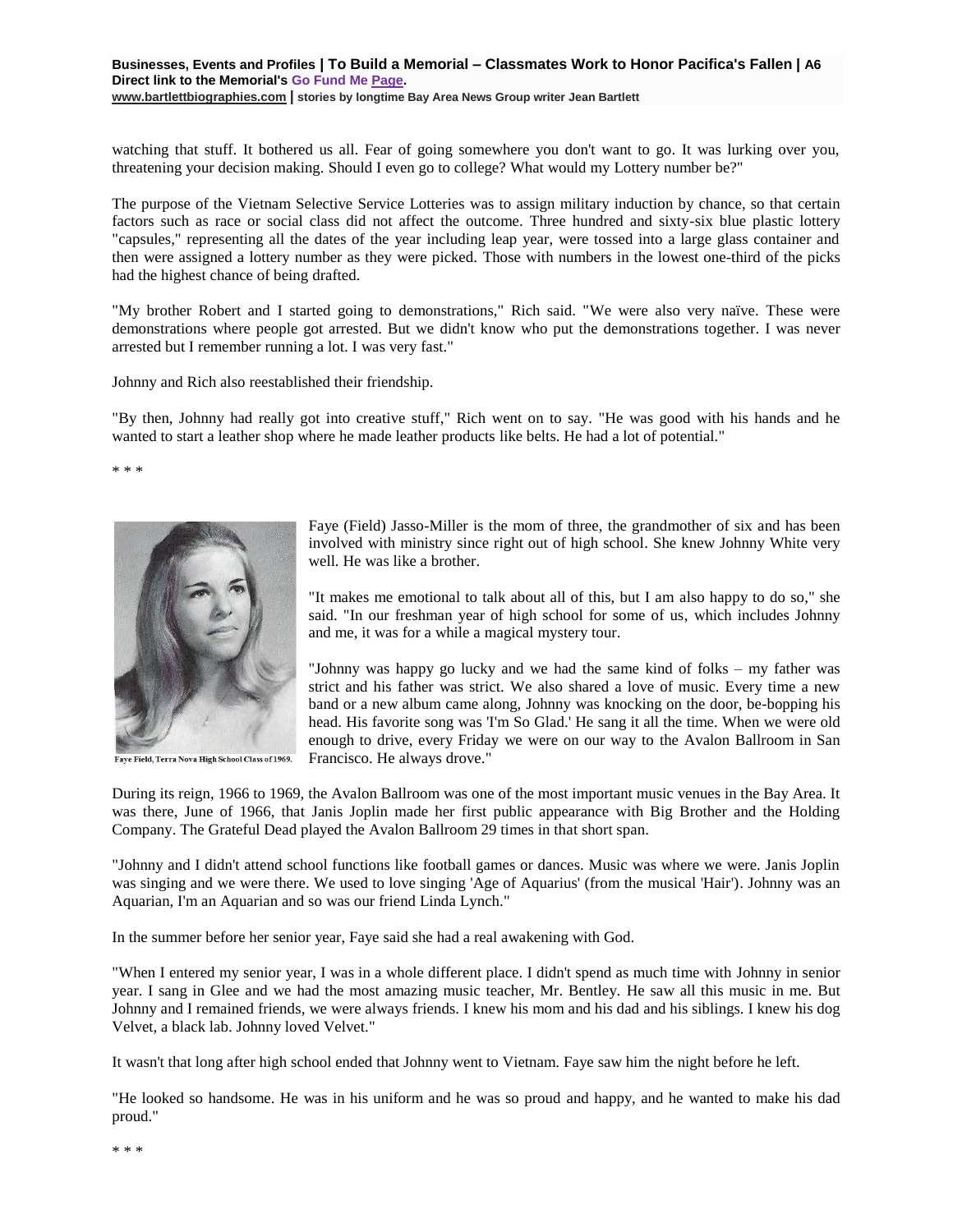**Businesses, Events and Profiles | To Build a Memorial – Classmates Work to Honor Pacifica's Fallen | A7 Direct link to the Memorial's Go Fund Me [Page.](https://www.gofundme.com/f/uyf8r-25000?utm_source=customer&utm_medium=copy_link-tip&utm_campaign=p_cp+share-sheet) [www.bartlettbiographies.com](http://www.bartlettbiographies.com/) | stories by longtime Bay Area News Group writer Jean Bartlett**



**June of 1965, Rich Jasso, Larry Zane and Johnny White on the volleyball court at Linda Mar School.**

On April 16, 1970, PFC Johnny Bryan White died in Gia Dinh Province, South Vietnam. Faye heard about it when she was driving on Linda Mar Blvd. A friend stopped her. "Did you hear about Johnny's death?" Faye drove immediately to Johnny's home. His mom was there alone and she was devastated. Faye held her and cried too.

"I remember sitting at home and writing a poem the day of his memorial," Rich said. "I was so upset when I found out he had died."

Rich joined the Army when he was 25. The Army medic did his basic training at Fort Leonard Wood in Missouri and was then assigned to Fort Sam Houston, Brooks Army Medical Center and Audie Murphy Memorial Hospital. Eventually, for the duration of his enlistment, he was permanently assigned to Letterman Hospital Medical Center in the Presidio of San Francisco.

"For me, what first got me to start thinking again about all of our Pacifica kids who were casualties of the Vietnam War was when The Moving Wall came to town (April of 2003)," Rich said.

Often called "The Wall That Heals," The Moving Wall is a half-size replica of the Washington, DC Vietnam Veterans Memorial. It has been touring the country for more than thirty years.

"After seeing The Moving Wall, Maureen Compton (Robert Compton's sister) and I both brainstormed the concept of a Pacifica Vietnam Memorial, when she began assisting me with background research for my concept of a documentary. I'm sorry to say that we lost Maureen in 2005."